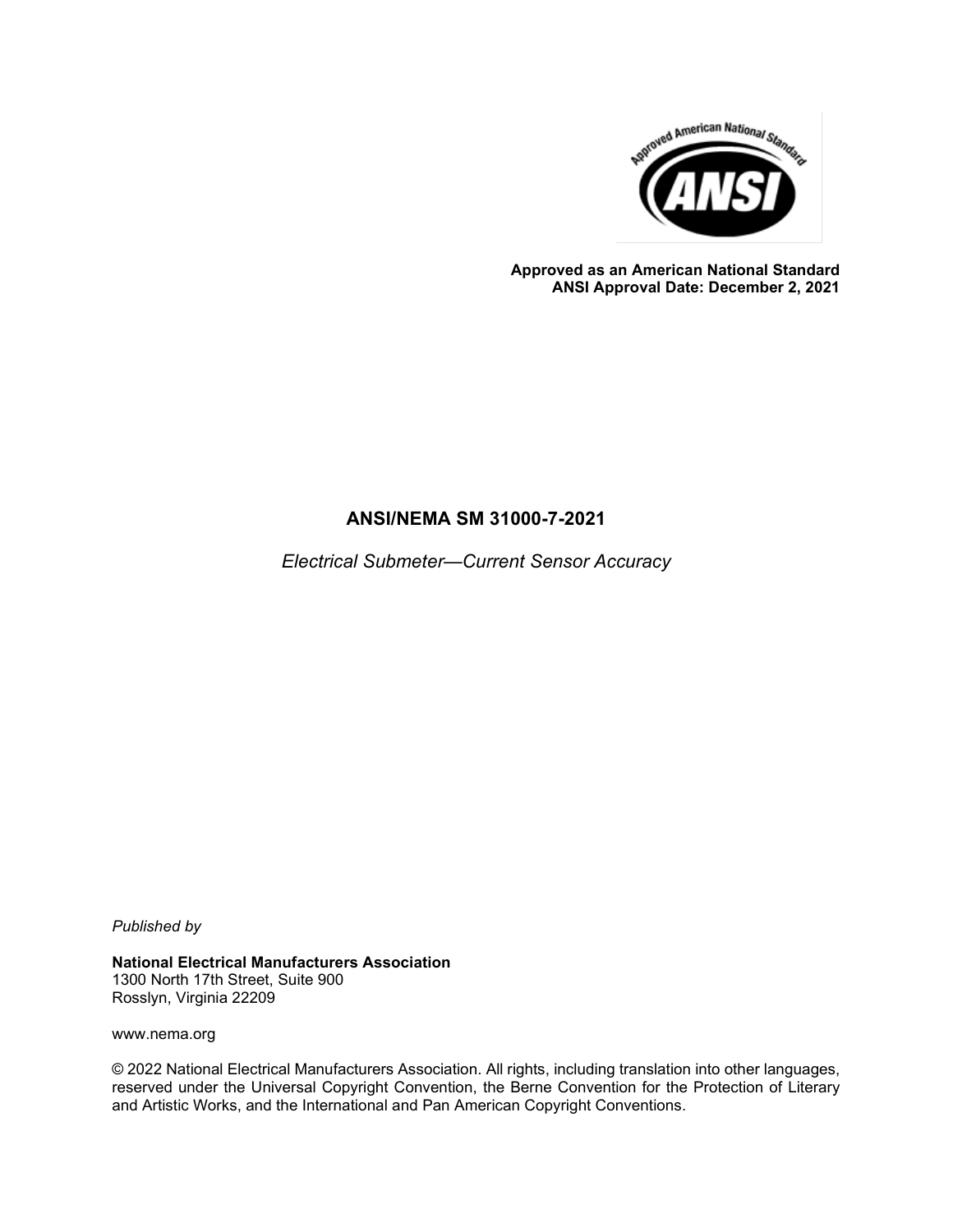### **NOTICE AND DISCLAIMER**

The information in this publication was considered technically sound by the consensus of persons engaged in the development and approval of the document at the time it was developed. Consensus does not necessarily mean that there is unanimous agreement among every person participating in the development of this document.

The National Electrical Manufacturers Association (NEMA) standards and guideline publications, of which the document contained herein is one, are developed through a voluntary consensus standards development process. This process brings together volunteers and/or seeks out the views of persons who have an interest in the topic covered by this publication. While NEMA administers the process and establishes rules to promote fairness in the development of consensus, it does not write the document and it does not independently test, evaluate, or verify the accuracy or completeness of any information or the soundness of any judgments contained in its standards and guideline publications.

NEMA disclaims liability for any personal injury, property, or other damages of any nature whatsoever, whether special, indirect, consequential, or compensatory, directly or indirectly resulting from the publication, use of, application, or reliance on this document. NEMA disclaims and makes no guaranty or warranty, expressed or implied, as to the accuracy or completeness of any information published herein, and disclaims and makes no warranty that the information in this document will fulfill any of your particular purposes or needs. NEMA does not undertake to guarantee the performance of any individual manufacturer or seller's products or services by virtue of this standard or guide.

In publishing and making this document available, NEMA is not undertaking to render professional or other services for or on behalf of any person or entity, nor is NEMA undertaking to perform any duty owed by any person or entity to someone else. Anyone using this document should rely on his or her own independent judgment or, as appropriate, seek the advice of a competent professional in determining the exercise of reasonable care in any given circumstances. Information and other standards on the topic covered by this publication may be available from other sources, which the user may wish to consult for additional views or information not covered by this publication.

NEMA has no power, nor does it undertake to police or enforce compliance with the contents of this document. NEMA does not certify, test, or inspect products, designs, or installations for safety or health purposes. Any certification or other statement of compliance with any health or safety–related information in this document shall not be attributable to NEMA and is solely the responsibility of the certifier or maker of the statement.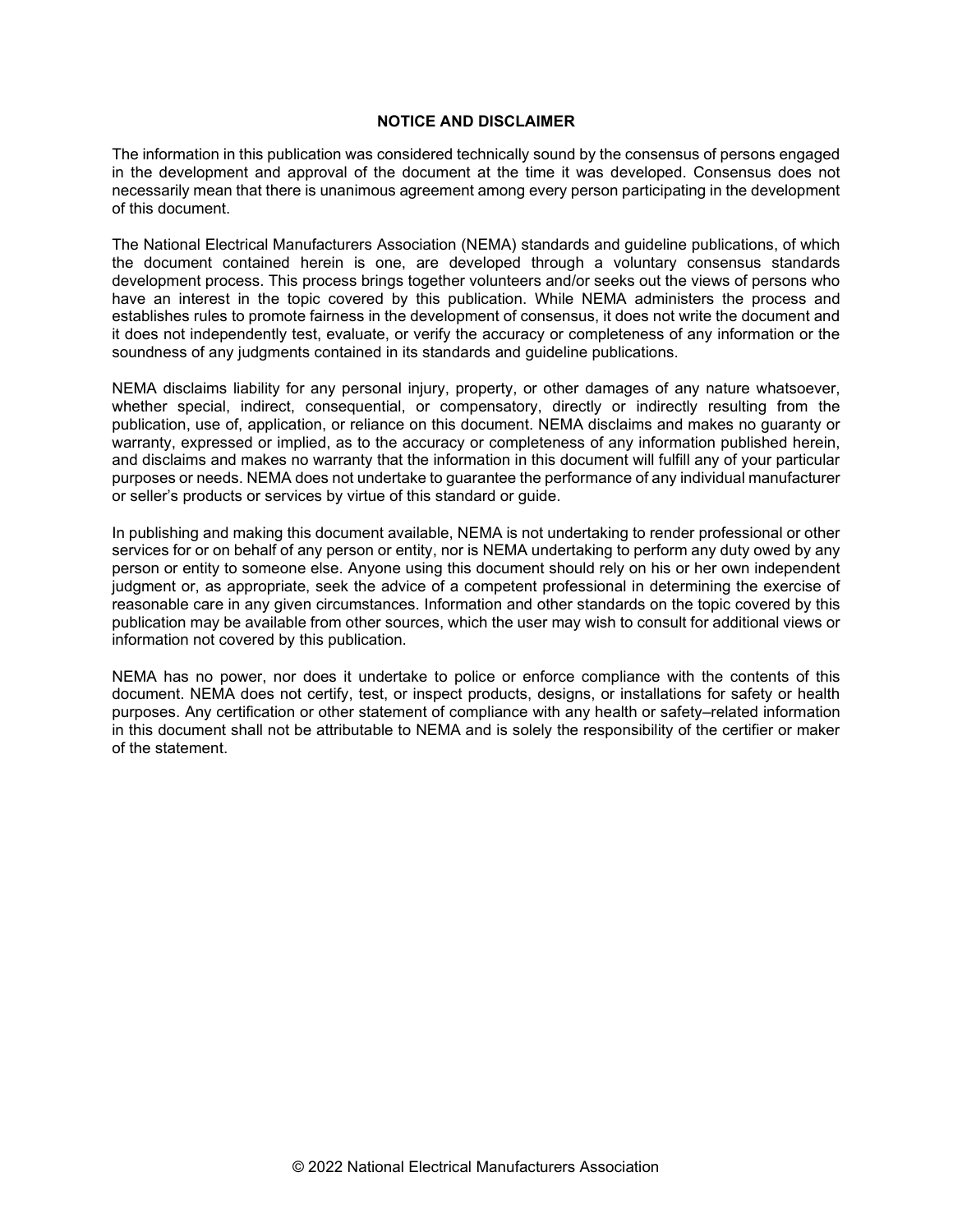## **Foreword**

<span id="page-2-0"></span>Proposals for modification or improvement of this standard are welcome. They should be sent to 1300 North 17<sup>th</sup> Street, Suite 900, Arlington, VA 22209 or sent via the NEMA website [\(http://www.nema.org\)](http://www.nema.org/).

By publication of this standard, no position is taken with respect to the validity of any such claim(s) or of any patent rights in connection therewith. If a patent holder has filed a statement of willingness to grant a license under these rights on reasonable and non-discriminatory terms and conditions to applicants desiring to obtain such a license, then details may be obtained from the Secretary, or the [NEMA website.](https://www.nema.org/standards/patent-disclosure-policy)

This standard was originally developed by the NEMA BS-SM Working Group and announced to ANSI (PINS) under the NEMA ESM1-7 designation. NEMA changed its designation policy in 2021 and subsequently changed the designation of the entire ESM1 standards series to SM 31000.

Main contributors were:

| <b>Daniel</b>    | <b>Aljadeff</b>    | <b>Panoramic Power / Centrica</b>                                          |
|------------------|--------------------|----------------------------------------------------------------------------|
| <b>Henry</b>     | Alton              | <b>Triacta Power Solutions LP,</b><br>a Division of Metergy Solutions Inc. |
| Dave             | <b>Bovankovich</b> | <b>Quadlogic Controls Corporation</b>                                      |
| <b>Nathaniel</b> | <b>Crutcher</b>    | <b>Continental Control Systems, LLC</b>                                    |
| Craig            | <b>Denson</b>      | <b>DENT Instruments, Inc.</b>                                              |
| Don              | <b>McComas</b>     | Eaton                                                                      |
| Aaron            | <b>Parker</b>      | <b>Schneider Electric</b>                                                  |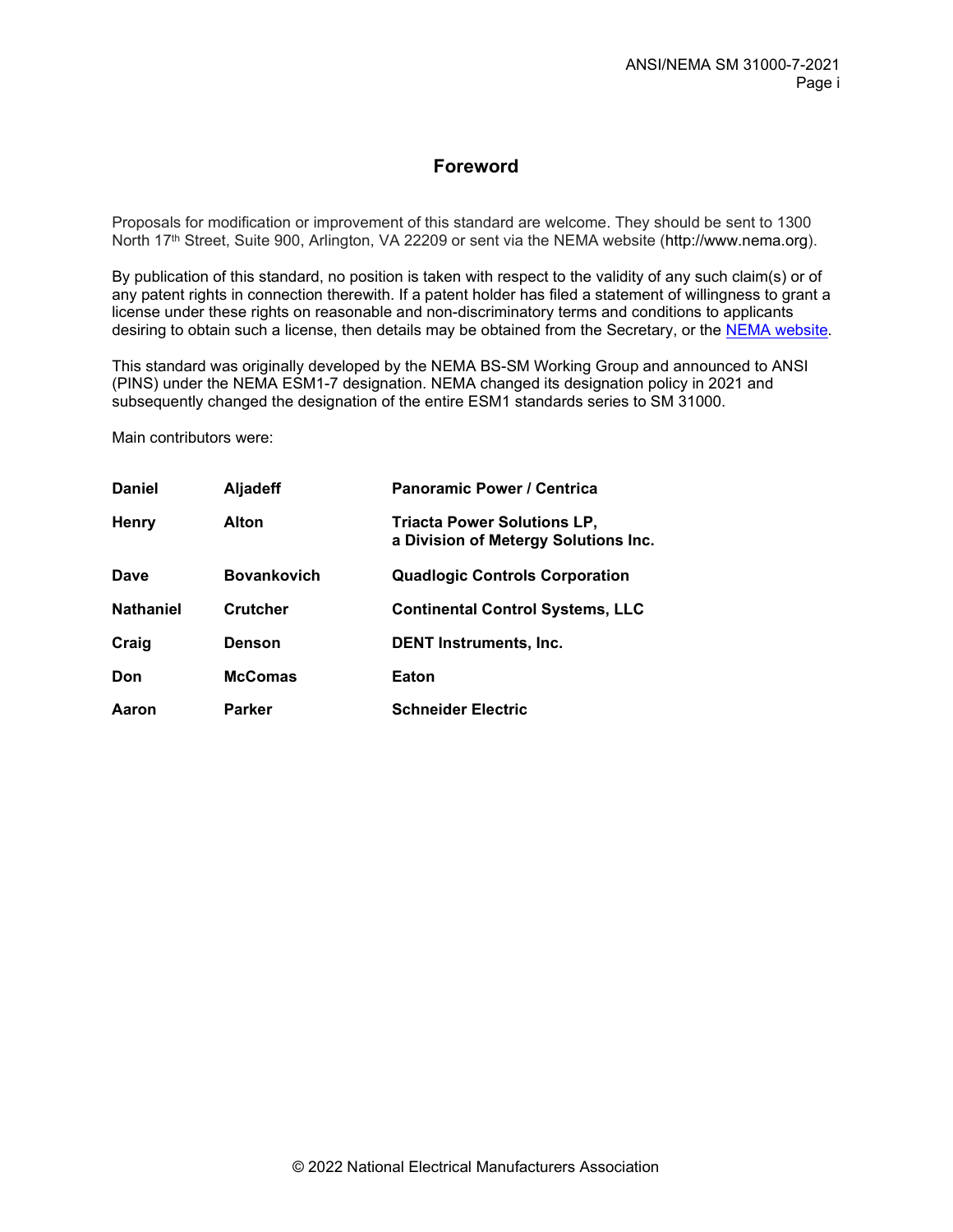### **CONTENTS**

| 1.1            |                                                                    |  |  |
|----------------|--------------------------------------------------------------------|--|--|
| 1.2            |                                                                    |  |  |
| 1.3            |                                                                    |  |  |
| 1.4            |                                                                    |  |  |
|                | 1.4.1                                                              |  |  |
|                | 1.4.2                                                              |  |  |
|                | 1.4.3                                                              |  |  |
|                | 1.4.4                                                              |  |  |
|                | 1.4.5                                                              |  |  |
|                | 1.4.6                                                              |  |  |
|                | 1.4.7                                                              |  |  |
|                | 1.4.8                                                              |  |  |
|                | 1.4.9                                                              |  |  |
|                | 1.4.10                                                             |  |  |
|                | 1.4.11                                                             |  |  |
|                |                                                                    |  |  |
|                |                                                                    |  |  |
| 2.1            |                                                                    |  |  |
|                | 2.1.1                                                              |  |  |
| 2.2            |                                                                    |  |  |
|                |                                                                    |  |  |
| 3.1            |                                                                    |  |  |
| 3.2            |                                                                    |  |  |
| 3.3            |                                                                    |  |  |
| 3.4            |                                                                    |  |  |
|                | 341                                                                |  |  |
| 3.5            |                                                                    |  |  |
| 3.6            |                                                                    |  |  |
| 3.7            |                                                                    |  |  |
| 3.8            |                                                                    |  |  |
|                | 3.8.1                                                              |  |  |
| 3.9            |                                                                    |  |  |
|                | 3.9.1                                                              |  |  |
|                | 3.9.2                                                              |  |  |
| <b>Annex A</b> | Voltage Output Current Sensors (VCS) For Parallel Applications  12 |  |  |
| A.1            |                                                                    |  |  |
|                |                                                                    |  |  |
| A.3            |                                                                    |  |  |
| A.4            |                                                                    |  |  |
|                |                                                                    |  |  |

## **Figures**

|--|--|--|--|--|--|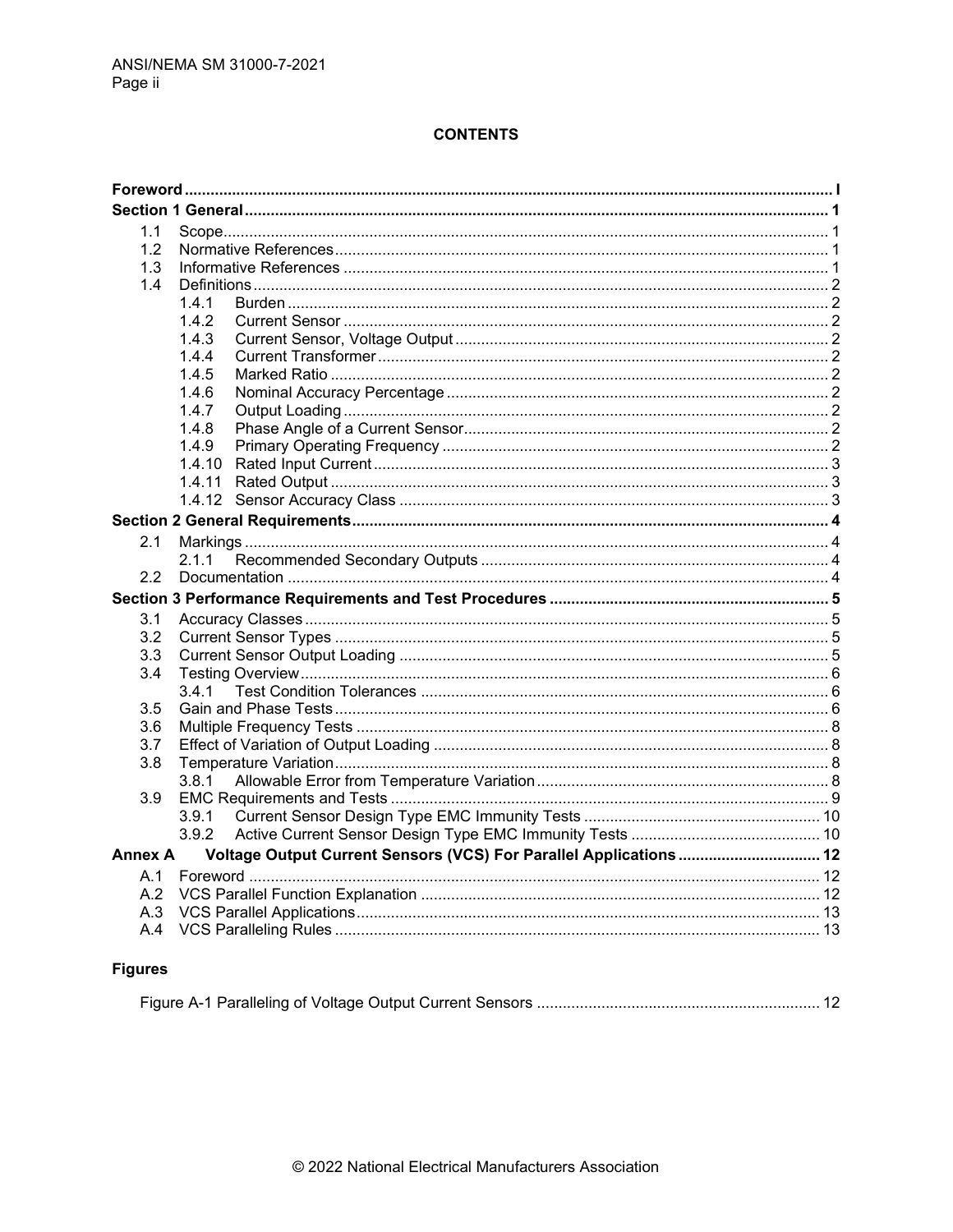## **Tables**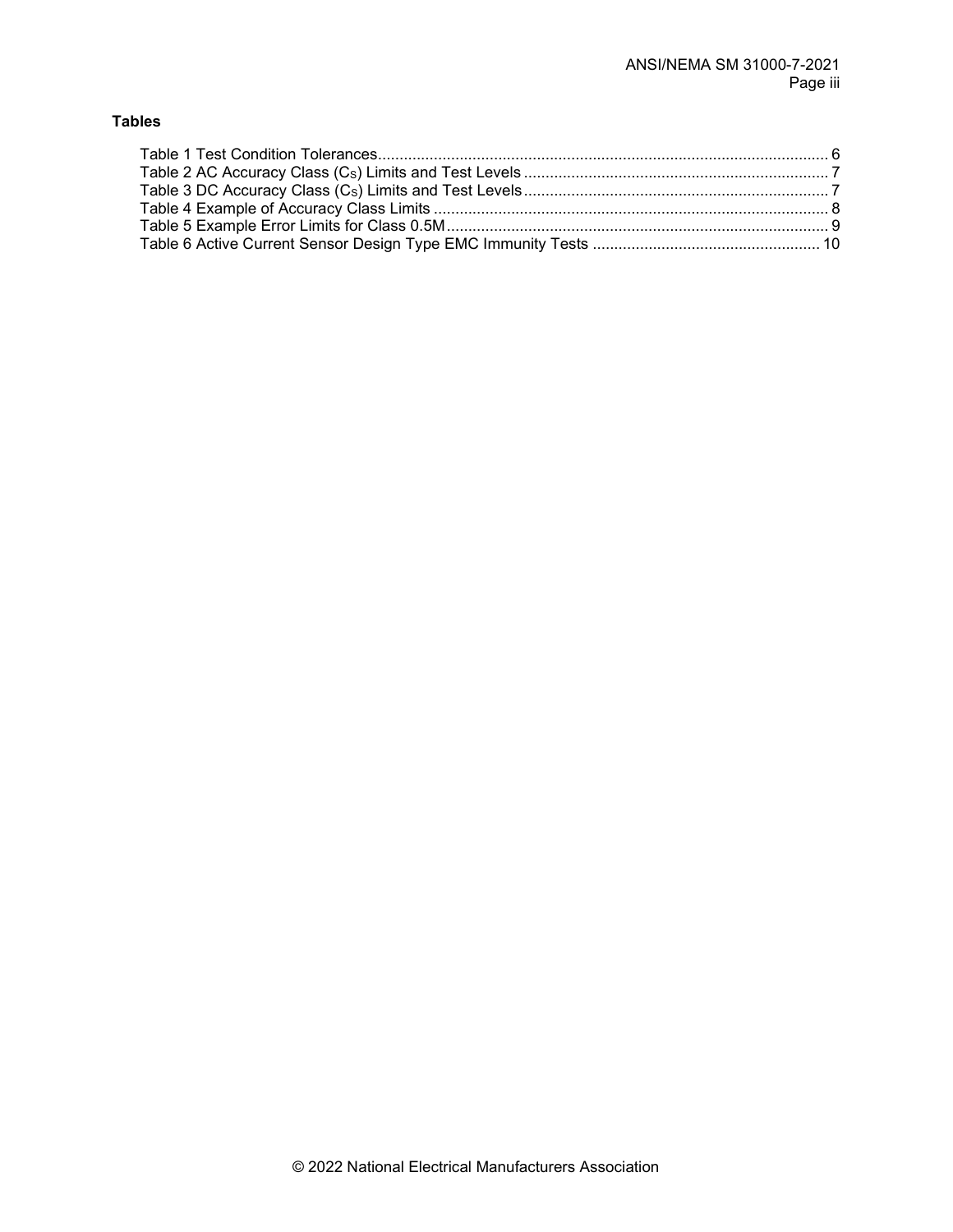**< This page intentionally left blank. >**